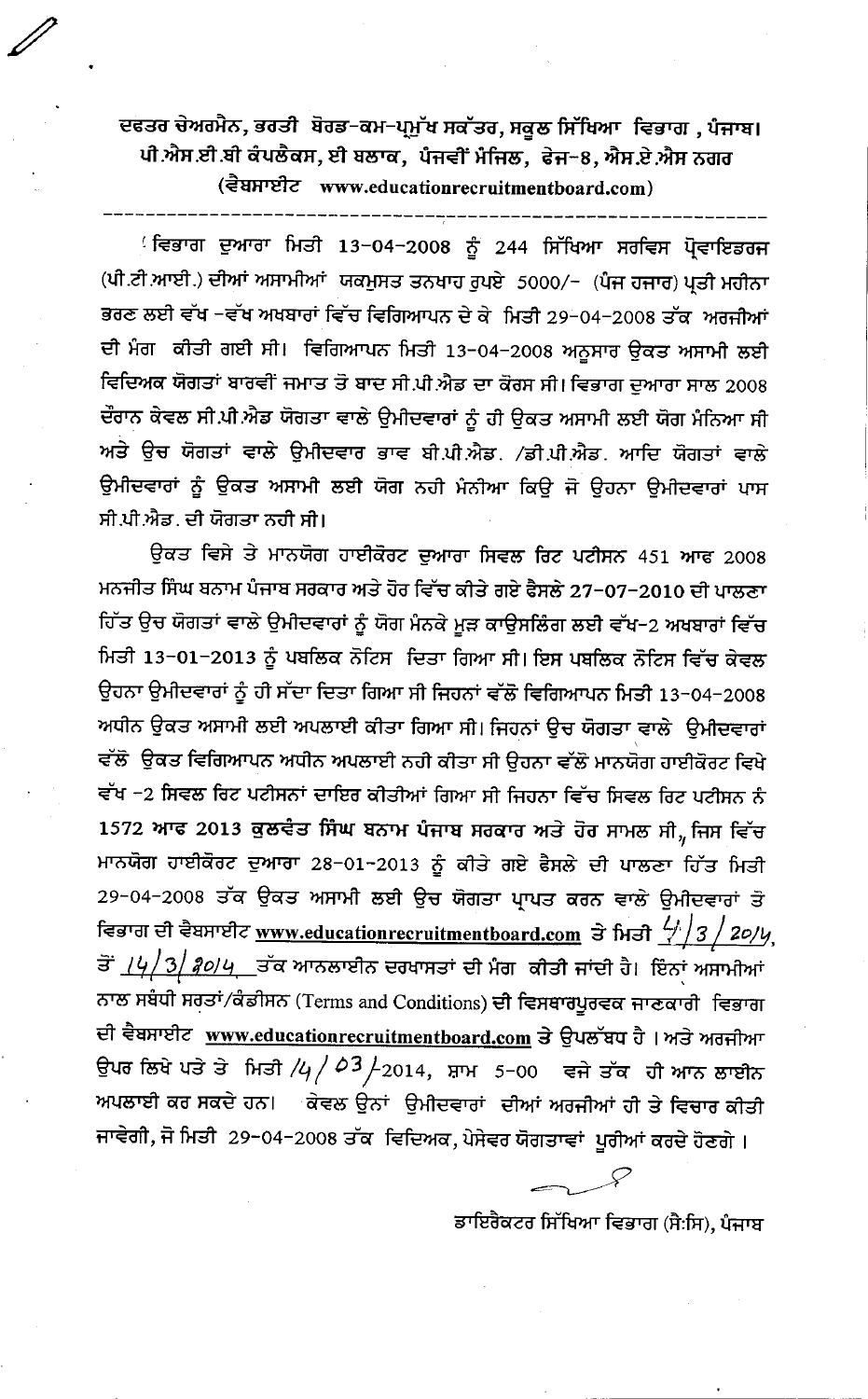ਦਫਤਰ ਚੇਅਰਮੈਨ, ਭਰਤੀ ਬੋਰਡ−ਕਮ−ਪ੍ਰਮੁੱਖ ਸਕੱਤਰ, ਸਕੂਲ ਸਿੱਖਿਆ ਵਿਭਾਗ , ਪੰਜਾਬ। ਪੀ ਐਸ.ਈ.ਬੀ ਕੰਪਲੈਕਸ, ਈ ਬਲਾਕ, ਪੰਜਵੀਂ ਮੰਜਿਲ, ਫੇਜ-8, ਐਸ.ਏ.ਐਸ ਨਗਰ (दैघप्राष्टीट www.educationrecruitmentboard.com)

## <u>ਜਨਤਕ ਨਿਯੁਕਤੀਆਂ</u>

ਪੰਜਾਬ ਸਿੱਖਿਆ ਵਿਭਾਗ, ਸਿੱਖਿਆ ਭਰਤੀ ਬੋਰਡ ਵੱਲੋਂ ਹੇਠ ਲਿਖੇ ਅਨੁਸਾਰ ਅਸਾਮੀਆਂ ਦੀ ਵਿਭਾਗ ਵੈਬ-ਸਾਈਟ ਵੱਲੋਂ ਦੀ ੳਮੀਦਵਾਰਾਂ ਲਈ ਯੋਗ ਕਰਨ ਭਰਤੀ www.educationrecruitmentboard.com ਤੇ ਆਨ ਲਾਈਨ ਦਰਖਾਸਤਾਂ ਦੀ ਮੰਗ ਮਿਤੀ 4<u>|૩| 2੦।u </u>ਤੋਂ <u>/4|3|2º/4 </u>ਤੱਕ ਕੀਤੀ ਜਾਂਦੀ ਹੈ। ਭਰੀਆਂ ਜਾਣ ਵਾਲੀਆਂ ਅਸਾਮੀਆਂ ਦਾ ਵੇਰਵਾ ਹੇਠ ਲਿਖੇ ਅਨੁਸਾਰ ਹੈ:-

ਸਿੱਖਿਆ ਸਰਵਿਸ ਪ੍ਰੋਵਾਈਡਰ (ਪੀ.ਟੀ.ਆਈ) ਅਸਾਮੀ ਦਾ ਨਾਂ:  $\overline{1}$ .

ਅਰਜੀ ਪ੍ਰੋਸੈਸਿੰਗ ਫੀਸ :  $2.$ 

| ਜਨਰਲ ਅਤੇ ਹੋਰਨਾਂ ਲਈ | – 100/– ਰੁਪਏ          |
|--------------------|-----------------------|
| ਐਸ.ਸੀ/ਐਸ.ਟੀ ਲਈ     | – 25/– ਰਪਏ            |
| ਸਾਬਕਾ ਫੌਜੀ (ਖਦ) ਲਈ | – ਜੀਰੋ ਫੀਸ।<br>$\sim$ |

ਸਾਬਕਾ ਫੌਜੀ ⁄ (ਖੁਦ) ਨੂੰ ਫੀਸ ਦੀ ਅਦਾਇਗੀ ਤੋਂ ਛੋਟ ਹੋਵੇਗੀ ਬਸਰਤੇ ਉਨਾਂ ਨੂੰ ਉਨਾਂ ਦੀ ਆਪਣੀ ਬੇਨਤੀ ਤੇ ਭਾਰਤ ਸਰਕਾਰ ਦੀ ਸੇਵਾ ਦੀ ਸਾਧਾਰਨ ਮਿਆਦ ਪੂਰੀ ਕਰਨ ਤੋਂ ਪਹਿਲਾਂ ਫਾਰਗ/ ਡਿਸਚਾਰਜ ਨਾ ਕੀਤਾ ਹੋਵੇ, ਪਰ ਸਾਬਕਾ ਫੌਜੀਆਂ ਦੇ ਬੱਚਿਆਂ ਨੂੰ ਲੋੜੀਦੀ ਫੀਸ ਦੇਣੀ ਹੋਵੇਗੀ।

ਇਹ ਭਰਤੀ ਟੈਸਟ ਜਾਂ ਇੰਟਰਵਿਊ ਨੰਬਰ ਤੋਂ ਬਿਨਾਂ ਨਿਰੋਲ ਮੈਰਿਟ ਦੇ ਆਧਾਰ ਤੇ ਹੋਵੇਗੀ। ਮੈਰਿਟ ਹੇਠ ਲਿਖੇ ਵੇਰਵਿਆਂ ਅਨੁਸਾਰ ਘੱਟੋ ਘੱਟ ਨਿਰਧਾਰਤ ਵਿਦਿਅਕ ਯੋਗਤਾ ਅਤੇ ਪੇਸਾ ਵਰ ਯੋਗਤਾਵਾਂ, ਉਚ ਯੋਗਤਾ (ਸਬੈਧਤ ਵਿਸੇ ਵਿੱਚ) ਅਤੇ ਤਜਰੁਬੇ ਤੋਂ ਪ੍ਰਾਪਤ ਕੀਤੇ ਅੰਕ ਜੋੜ ਕੇ ਤਿਆਰ ਕੀਤੀ ਜਾਵੇਗੀ।

|     | ∣ ਮੁੱਢਲੀਆਂ ਯੋਗਤਾਵਾਂ ਅਤੇ ਪ੍ਰੋਫੈਸਨਲ ਯੋਗਤਾਵਾਂ                            |  |
|-----|-----------------------------------------------------------------------|--|
| (a) | 10 +2  ਮੁੱਢਲੀ  ਅਕਾਦਮਿਕ ਯੋਗਤਾ  ਵਿੱਚ ਪ੍ਰਾਪਤ ਕੀਤੇ ਕੁਲ ਐਕਾਂ   35          |  |
|     | ਦੀ ਪਤੀਸਤਤਾ ਦਾ 35%                                                     |  |
| (b) | $\vert$ ਮੁੱਢਲੀ ਪ੍ਰੋਫੈਸਨਲ ਯੋਗਤਾ ਕੇਵਲ ਬੀ.ਪੀ.ਐਡ/ਡੀ.ਪੀ.ਐਡ/ਐਮ.ਏ $\vert$ 35 |  |
|     | (ਫਿਜੀਕਲ ਐਜੂਕੇਸਨ) ਵਿੱਚ ਪ੍ਰਾਪਤ ਕੀਤੇ ਕੁਲ ਅੰਕਾਂ ਦੀ ਪ੍ਰਤੀਸਤਤਾ              |  |
|     | ਦਾ 35% BPE (3yrs) + B.P.Ed (1 Yrs/ D.P.Ed (1 Yrs) or                  |  |
|     | B.P.Ed $(4 Yrs (I.C))$                                                |  |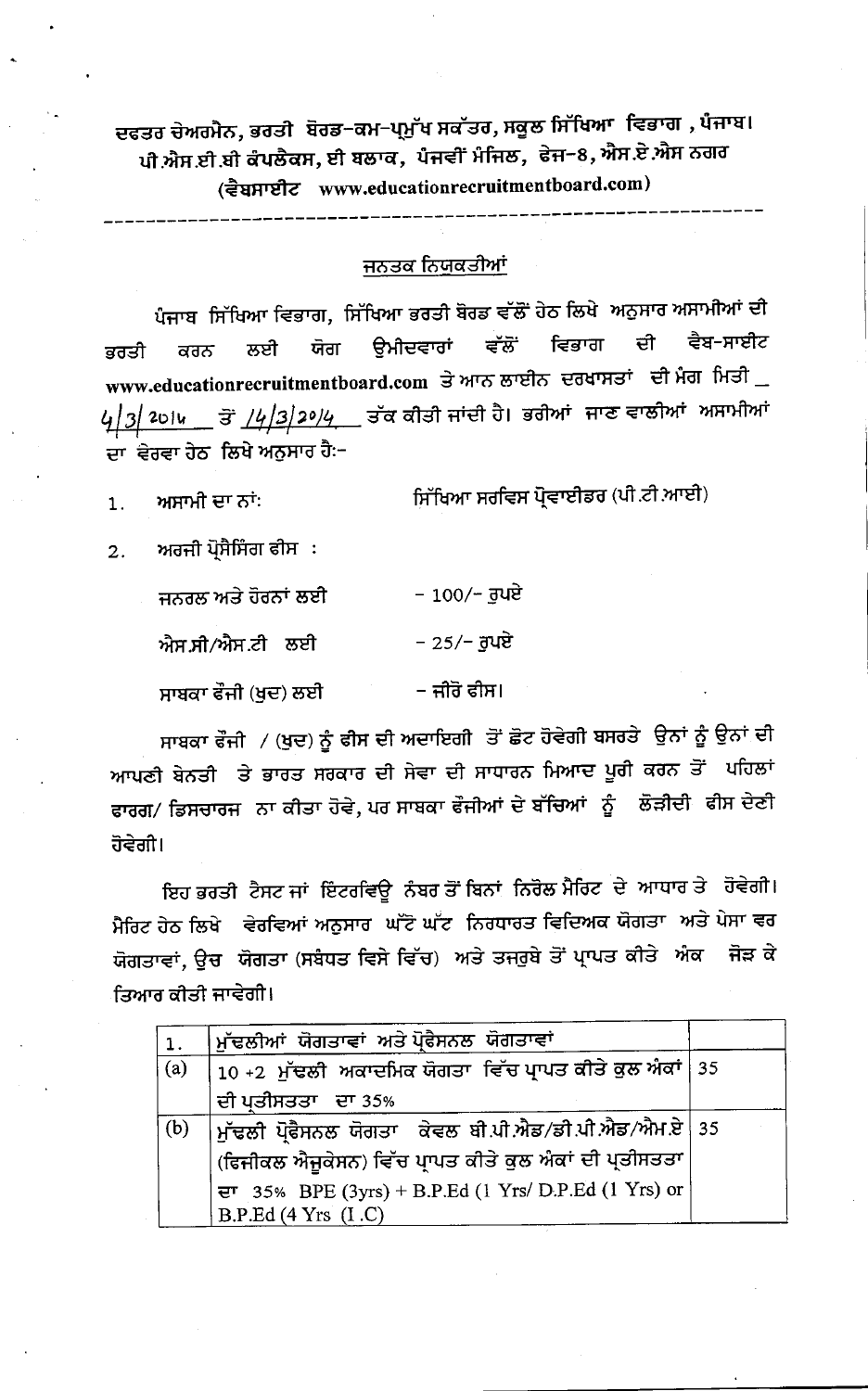|    | ਕੱਲ ਅੰਕ                                                                                                          | 70     |
|----|------------------------------------------------------------------------------------------------------------------|--------|
| 2. | ਉਚ ਯੋਗਤਾ ਜਿਵੇ ਕਿ ਐਮਏ. (ਸਰੀਰਕ ਸਿੱਖਿਆ) ਜਾਂ ਐਮ.ਪੀ.ਐਡ                                                                | 08 ਅੰਕ |
|    | ਪਹਿਲਾ ਦਰਜਾ                                                                                                       | 08 ਅੰਕ |
|    | ਦੂਜਾ ਦਰਜਾ                                                                                                        | 06 ਅੰਕ |
|    | ਤੀਸਰਾ ਦਰਜਾ                                                                                                       | 04 ਅੰਕ |
|    | ਵੱਧ ਤੋਂ ਵੱਧ ਅੰਕ                                                                                                  | 08 ਅੰਕ |
| 3. | ਤਜਰਬੇ ਦੇ ਵੱਧ ਤੋਂ ਵਧ ਅੰਕ (ਇੱਕ ਸਾਲ ਦਾ ਇੱਕ ਨੰਬਰ ਹੋਵੇਗਾ)   07 ਅੰਕ<br>ਇੱਕ ਸਾਲ ਤਜਰਬੇ ਤੋਂ ਘੱਟ ਦੇ ਨੰਬਰ ਨਹੀਂ ਦਿੱਤੇ ਜਾਣਗੇ। |        |
|    | ਕਲ ਅੰਕ                                                                                                           | 85 ਅੰਕ |

ਨੋਟ

 $2.$ 

ਤਜਰਬੇ ਦੇ ਮੁਕੰਮਲ ਦਿੱਤੇ ਅੰਕ ਤਾਂ ਹੀ ਜੋੜੇ ਜਾਣਗੇ ਇਹ ਸਰਕਾਰੀ ਸਕੂਲ , ਏਡਿਡ ਸਕੂਲ,  $1.$ ਮਾਨਤਾ ਪ੍ਰਾਪਤ ਸਕੂਲ ਜਾਂ ਐਫੀਲੀਏਟਿਡ ਸਕੂਲ, ਜੋ ਕਿ ਪੰਜਾਬ ਸਕੂਲ ਸਿੱਖਿਆ ਬੋਰਡ, ਸੀ.ਬੀ.ਐਸ.ਈ ਜਾਂ ਆਈ.ਸੀ.ਐਸ.ਈ ਨਾਲ ਸਬੰਧਤ ਸਕੂਲਾਂ ਤੋਂ ਪ੍ਰਾਪਤ ਕੀਤਾ ਹੋਵੇ ਅਤੇ ਸਬੰਧਤ ਵਿਸੇ ਦਾ ਸਿਰਫ ਪੀ.ਟੀ.ਆਈ ਜਾਂ ਡੀ.ਪੀ.ਈ ਮਾਸਟਰ/ਮਿਸਟ੍ਰੇਸ ਦੀ ਅਸਾਮੀ ਦੇ ਵਿਰੁੱਧ ਹੀ ਪੜਾਉਣ ਦਾ ਹੋਵੇ। ਸਰਕਾਰੀ ਸਕੂਲ , ਏਡਿਡ ਸਕੂਲ, ਮਾਨਤਾ ਪ੍ਰਾਪਤ ਸਕੂਲ ਦਾ ਤਜਰਬਾ ਸਰਟੀਫਿਕੇਟ ਸਬੰਧਤ ਜਿਲਾ ਸਿੱਖਿਆ ਅਫਸਰ (ਸੈ:ਸਿ) ਵੱਲੋਂ ਪ੍ਰਤੀ ਹਸਤਾਖਰ ਹੋਣਾ ਲਾਜਮੀ ਹੈ।

ਉਨਾਂ ਉਮੀਦਵਾਰਾਂ ਦਾ ਤਜਰਬਾ ਵੀ ਵਿਚਾਰਿਆ ਜਾਵੇਗਾ ਜਿਹੜੇ ਸਰਵ ਸਿੱਖਿਆ ਅਭਿਆਨ ਦੀ ਸਕੀਮ ਅਨੁਸਾਰ ਸਰਕਾਰੀ ਸਕੂਲਾਂ ਵਿੱਚ ਰੈਗੂਲਰ ਤੌਰ ਤੇ ਕੰਮ ਕਰ ਰਹੇ ਅਧਿਆਪਕਾਂ ਵਿੱਚੋਂ ਬੀ.ਆਰ ਪੀ/ਡੀ ਆਰ.ਲਗਾਏ ਗਏ ਹਨ, ਉਨਾਂ ਦੀਆਂ ਖਾਲੀ ਹੋਈਆਂ ਅਸਾਮੀਆਂ ਵਿਰੁੱਧ ਪਸਵਕ ਵੱਲੋਂ ਲਗਾਏ ਗਏ ਐਜੂਕੇਸਨ ਵਲੰਟੀਅਰ ਜਿਨਾਂ ਨੇ 10+2 ਸਮੇਤ ਪਾਸ ਕੀਤੀ ਹੋਵੇ ਅਤੇ ਵਿਗਿਆਪਨ ਅਨੁਸਾਰ ਐਜੁਕੇਸਨ ਸਰਵਿਸ ਬੀ.ਪੀ.ਐਡ ਪੋਵਾਈਡਰਜ (ਪੀ.ਟੀ.ਆਈ) ਦੀਆਂ ਸਾਰੀਆਂ ਸਰਤਾਂ ਪੁਰੀਆਂ ਕਰਦੇ ਹੋਣ। ਇਹ ਤਜਰਬਾ ਲੋੜੀਦੀ ਯੋਗਤਾ ਦੀ ਮਿਤੀ ਤੋਂ ਪਾਸ ਕਰਨ ਬਾਅਦ ਦਾ ਸਿਰਫ ਸਰਕਾਰੀ/ਮਿਡਲ/ਹਾਈ/ਸੀਨੀਅਰ ਸੈਕੰਡਰੀ ਸਕੂਲ ਵਿੱਚ ਸਿਰਫ 6ਵੀਂ ਤੋਂ 10ਵੀਂ ਜਮਾਤਾਂ ਤੱਕ ਦੇ ਸਬੰਧਤ ਵਿਸੇ ਨੂੰ ਪੜਾਉਣ ਦਾ ਹੀ ਹੋਣਾ ਚਾਹੀਦਾ ਹੈ। ਤਜਰਬਾ ਸਰਟੀਫਿਕੇਟ ਉਹ ਹੀ ਵਿਚਾਰਿਆ ਜਾਵੇਗਾ ਜਿਹੜਾ ਨਿਯੁਕਤੀ ਅਧਿਕਾਰੀ ਭਾਵ ਪਸਵਕ ਦੇ ਚੇਅਰਮੈਨ ਵੱਲੋਂ ਜਾਰੀ ਕੀਤਾ ਹੋਵੇ , ਸਕੂਲ ਦੇ ਮੁੱਖੀ ਵੱਲੋਂ ਉਸ ਨੂੰ ਲੋੜੀਦਾ ਰਿਕਾਰਡ ਘੋਖਣਾ ਉਪਰੰਤ ਤਸਦੀਕ ਕੀਤਾ ਗਿਆ ਹੋਵੇ ਅਤੇ ਇਸ ਉਤੇ ਜਿਲਾ ਸਿੱਖਿਆ ਅਫਸਰ (ਸੈ:ਸਿ) ਵੱਲੋਂ ਪ੍ਰਤੀ ਹਸਤਾਖਰ ਕੀਤੇ ਹੋਣ।

## ਆਮ ਸਰਤਾਂ

ਉਮੀਦਵਾਰ ਦਾ ਪੰਜਾਬ ਜਾਂ ਯੂ.ਟੀ ਚੰਡੀਗੜ੍ਹ ਦਾ ਵਸਨੀਕ ਹੋਣਾ ਲਾਜਮੀ ਹੈ।  $1.$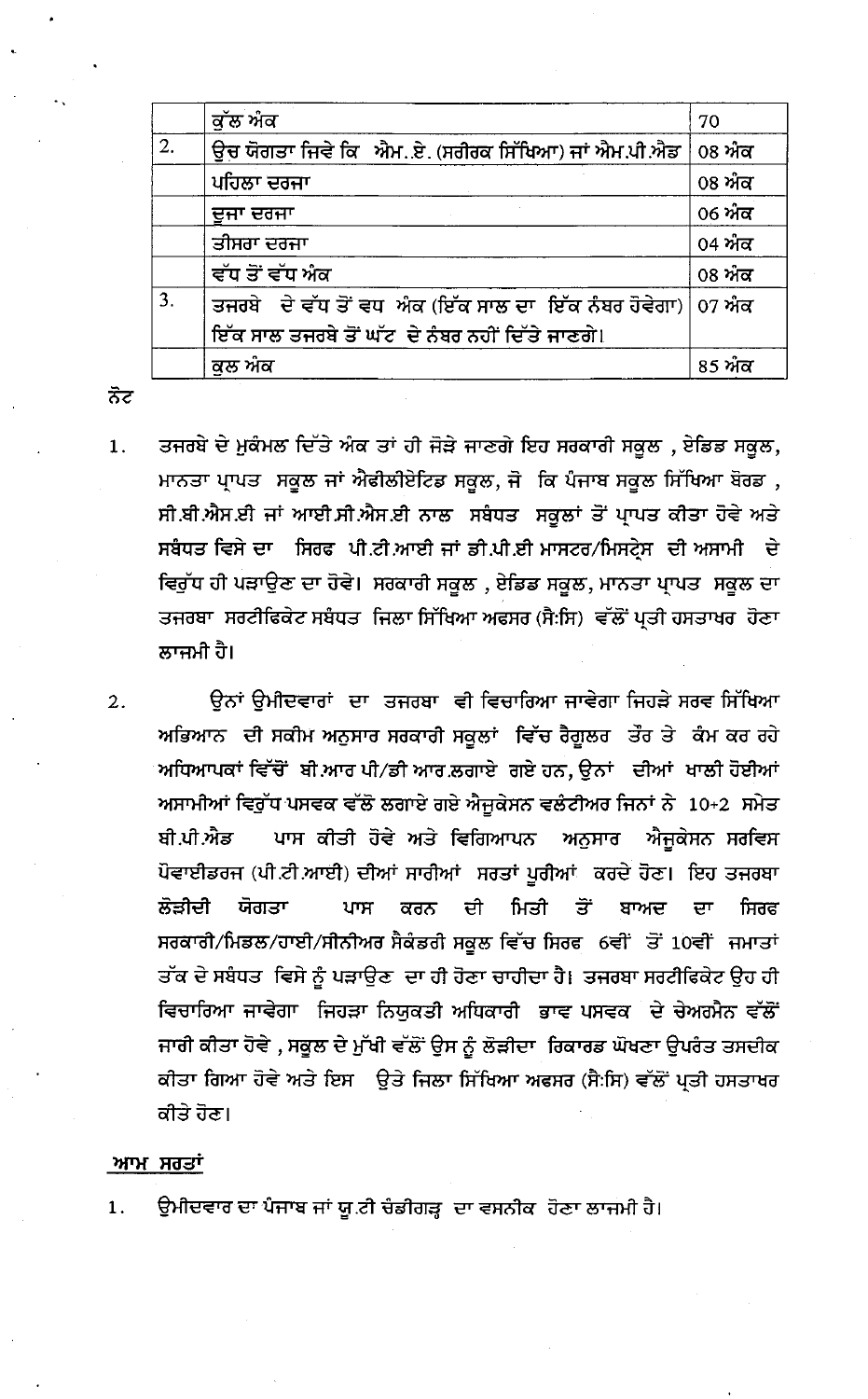- ਅਸਾਮੀ ਲਈ ਅਪਲਾਈ ਕਰਨ ਵਾਲੇ ਉਮੀਦਵਾਰ ਇਹ ਗੱਲ ਯਕੀਨੀ ਬਣਾਉਣ ਕਿ ਮਿਤੀ  $2.$ 29-04-2008 ਨੂੰ ਸਾਰੀਆਂ ਯੋਗਤਾਵਾਂ ⁄ਸਾਰੀਆਂ ਸਰਤਾਂ ਪੂਰੀਆਂ ਕਰਦੇ ਹੋਣ। ਜੇਕਰ ਨਿਯੁਕਤੀ ਤੋਂ ਪਹਿਲਾਂ ਜਾਂ ਪਿੱਛੋਂ ਘੋਖ ਕੀਤੇ ਜਾਣ ਤੇ ਇਹ ਪਾਇਆ ਗਿਆ ਕਿ ਯੋਗਤਾਵਾਂ / ਸਰਤਾਂ ਪੁਰੀਆਂ ਨਹੀਂ ਕਰਦਾ ਜਾਂ ਇਹ ਪਾਇਆ ਗਿਆ ਕਿ ਉਮੀਦਵਾਰ ਵੱੱਲੋਂ ਦਿੱਤੀ ਜਾਣਕਾਰੀ ਜਾਅਲੀ ਜਾਂ ਸਹੀ ਨਹੀਂ ਹੈ , ਤਾਂ ਉਸ ਦੀ ਉਮੀਦਵਾਰੀ ਬਿਨਾਂ ਨੋਟਿਸ ਦਿੱਤੇ ਰੱਦ ਕਰ ਦਿੱਤੀ ਜਾਵੇਗੀ ਅਤੇ ਉਸ ਵਿਰੁੱਧ ਕਾਨੂੰਨੀ ਕਾਰਵਾਈ ਵੀ ਕੀਤੀ ਜਾਵੇਗੀ।
- ਸਾਬਕਾ ਫੌਜੀਆਂ ਸਬੰਧੀ ਕੋਟੇ ਤਹਿਤ ਰਾਖਵਾਂਕਰਨ ਪਹਿਲਾਂ ਸਾਬਕਾ ਫੌਜੀ (ਖੁਦ) ਨੂੰ ਉਸ  $3.$ ਉਪਰੰਤ ਉਨਾਂ ਦੇ ਬੱਚਿਆਂ ਲਈ ਲਾਗੂ ਕੀਤਾ ਜਾਵੇਗਾ। ਅਜਿਹਾ ਉਮੀਦਵਾਰ ਜੋ ਇਸ ਸ੍ਰੇਣੀ ਤਹਿਤ ਬਿਨੈ ਪੱਤਰ ਭੇਜੇਗਾ, ਉਹ ਇਸ ਸਬੰਧੀ ਸਪੱਸਟ ਸੈਕੇਤ ਦੇਵੇ ਕਿ ਉਹ ਆਪ ਸਾਬਕਾ ਫੌਜੀ ਹੈ ਜਾਂ ਕਿਸੇ ਸਾਬਕਾ ਫੌਜੀ ਦੇ ਵੈਸ ਵੱਲੋਂ ਆਸਰਿਤ ਹੋਵੇ , ਉਸ ਵੱਲੋਂ ਇਸ ਸ੍ਰੇਣੀ ਤਹਿਤ ਬਿਨੇ ਪੱਤਰ ਨਾਲ ਸਬੂਤ ਵੱਜੋਂ ਲਗਾਏ ਸਰਟੀਫਿਕੇਟ ਵਿੱਚ ਇਹ ਸਪੱਸਟ ਤੌਰ ਤੇ ਐਕਿਤ ਹੋਵੇ ਕਿ ਉਹ ਐਜੂਕੇਸਨਲ ਸਰਵਿਸਜ ਪ੍ਰੋਵਾਈਡਰ (ਪੀ.ਟੀ.ਆਈ) ਦੀ ਅਸਮੀ ਲਈ ਅਪਲਾਈ ਕਰ ਰਿਹਾ ਹੈ।
- ਆਜਾਦੀ ਘੁਲਾਟੀਆ ਸਬੰਧੀ ਕੋਟੇ ਤਹਿਤ ਰਾਖਵਾਂ ਕਰਨ ਚਾਹੁੰਣ ਵਾਲੇ ੳਮੀਦਵਾਰ ਦਾ  $4.$ ਸਰਟੀਫਿਕੇਟ ਡਿਪਟੀ ਕਮਿਸਨਰਂ ਵਲੋਂ ਜਾਰੀ ਕੀਤਾ ਹੋਣਾ ਚਾਹੀਦਾ ਹੈ। ਜਿਸ ਵਿੱਚ ਸਪੱਸਟ ਹੋਵੇ ਕਿ ਆਜਾਦੀ ਘੁਲਾਟੀਏ ਨਾਲ ਉਸਦਾ ਕੀ ਰਿਸਤਾ ਹੈ ਭਾਵ ਪੁਤਰ/ ਪੁਤਰੀ/ ਪੋਤਰਾ/ ਪੋਤਰੀ/ ਦੋਹਤਰਾ/ ਦੋਹਤਰੀ ਹੈ। ਮੈਰਿਟ ਬਣਾਉਣ ਸਮੇਂ ਤਰਜੀਹ ਕੇਵਲ ਆਜਾਦੀ ਘੁਲਾਟੀਏ ਦੇ ਪੁੱਤਰ/ਪੁੱਤਰੀ ਨੂੰ ਦਿੱਤੀ ਜਾਵੇਗੀ।
- ਖਿਡਾਰੀਆਂ ਸਬੰਧੀ ਕੋਟੇ ਤਹਿਤ ਰਾਖਵਾਂ ਕਰਨ ਚਾਹੁੰਣ ਵਾਲੇ ਉਮੀਦਵਾਰ ਪੰਜਾਬ ਰਾਜ ਵੱਲੋਂ  $5.$ ਖੇਡਿਆ ਹੋਵੇ। ਉਹ ਅਜਿਹਾ ਸਰਟੀਫਿਕੇਟ ਵੀ ਪੇਸ ਕਰਨ, ਜਿਸ ਵਿੱਚ ਦੱਸਿਆ ਗਿਆ ਹੋਵੇ ਕਿ ਉਨਾਂ ਨੇ ਸਟੇਟ ਲੈਵਲ, ਫੈਡਰੇਸਨ ਵੱਲੋਂ ਬਣਾਈ ਪੰਜਾਬ ਓਲਿੰਪਕ ਐਸੋਸੀਏਸਨ ਤੋਂ ਮਾਨਤਾ ਪ੍ਰਾਪਤ ਕਿਸੇ ਵੀ ਖੇਡ ਵਿੱਚ ਰਾਜ ਪੱਧਰੀ ਚੈਪੀਅਨਸਿਪ ਵਿੱਚੋਂ ਟੀਮ ਤਹਿਤ ਜਾਂ ਵਿਅਕਤੀਗਤ ਤੌਰ ਤੇ ਪਹਿਲੀ, ਦੂਜੀ ਜਾਂ ਤੀਸਰੀ ਪੁਜੀਸਨ ਹਾਸਲ ਕੀਤੀ ਹੈ। ਪ੍ਰਸਿਧ ਗੈਰ ਓਲਿੰਪਕ ਖੇਡਾਂ ਦੇ ਸਬੰਧ ਵਿੱਚ ਜਿਵੇ ਕਿ ਕ੍ਰਿਕਟ ਤੇ ਟੈਨਿਸ ਦੀ ਖੇਡ ਹੈ ਤਾਂ ਜੇਤੂ ਖਿਡਾਰੀ ਨੇ ਸਬੰਧਤ ਰਾਸਟਰੀ ਫੈਡਰੇਸਨ ਵੱਲੋਂ ਮਾਨਤਾ ਪ੍ਰਾਪਤ ਰਾਜ ਪਧਰੀ ਐਸੋਸੀਏਸਨ ਵਿੱਚ ਪਹਿਲੇ ਤਿੰਨ ਸਥਾਨ ਵਿੱਚ ਕੋਈ ਇੱਕ ਸਥਾਨ ਹਾਸਲ ਕੀਤਾ ਹੋਵੇ। ਖੇਡ ਸਬੰਧੀ ਇਹ ਸਰਟੀਫਿਕੇਟ ਬਕਾਇਦਾ ਡਾਇਰੈਕਟਰ ਸਪੋਰਟਸ ਪੰਜਾਬ ਵੱਲੋਂ ਗਰੇਡਿਡ ਕੀਤਾ ਗਿਆ ਹੋਵੇ।
- ਸਰਕਾਰ ਦੀਆ ਹਦਾਇਤਾਂ ਅਨੁਸਾਰ ਪੰਜਾਬ ਰਾਜ ਦੀਆਂ ਅਨੁਸੂਚਿਤ ਜਾਤੀਆਂ /ਪਛੜੀਆਂ  $6.$ ਸ੍ਰੇਣੀਆਂ ਦੇ ਤੌਰ ਤੇ ਰਾਖਵਾਂ ਕਰਨ ਚਾਹੁੰਣ ਵਾਲੇ ਉਮੀਦਵਾਰ ਅਨੁਸੂਚਿਤ ਜਾਤੀ ਸਰਟੀਫਿਕੇਟ/ਪਛੜੀਆਂ ਸ੍ਰੇਣੀ ਸਰਟੀਫਿਕੇਟ ਪੇਸ ਕਰਨਗੇ ਜੋ ਸਮਰੱਥ ਅਧਿਕਾਰੀ ਵੱਲੋਂ ਜਾਰੀ ਕੀਤਾ ਹੋਵੇ। ਪਛੜੀ ਸੇ੍ਣੀ ਸਰਟੀਫਿਕੇਟ ਜਰੂਰੀ ਤੌਰ ਤੇ ਬਿਨੈ ਪੱਤਰ ਭੇਜਣ ਦੀ ਅਖਰੀ ਮਿਤੀ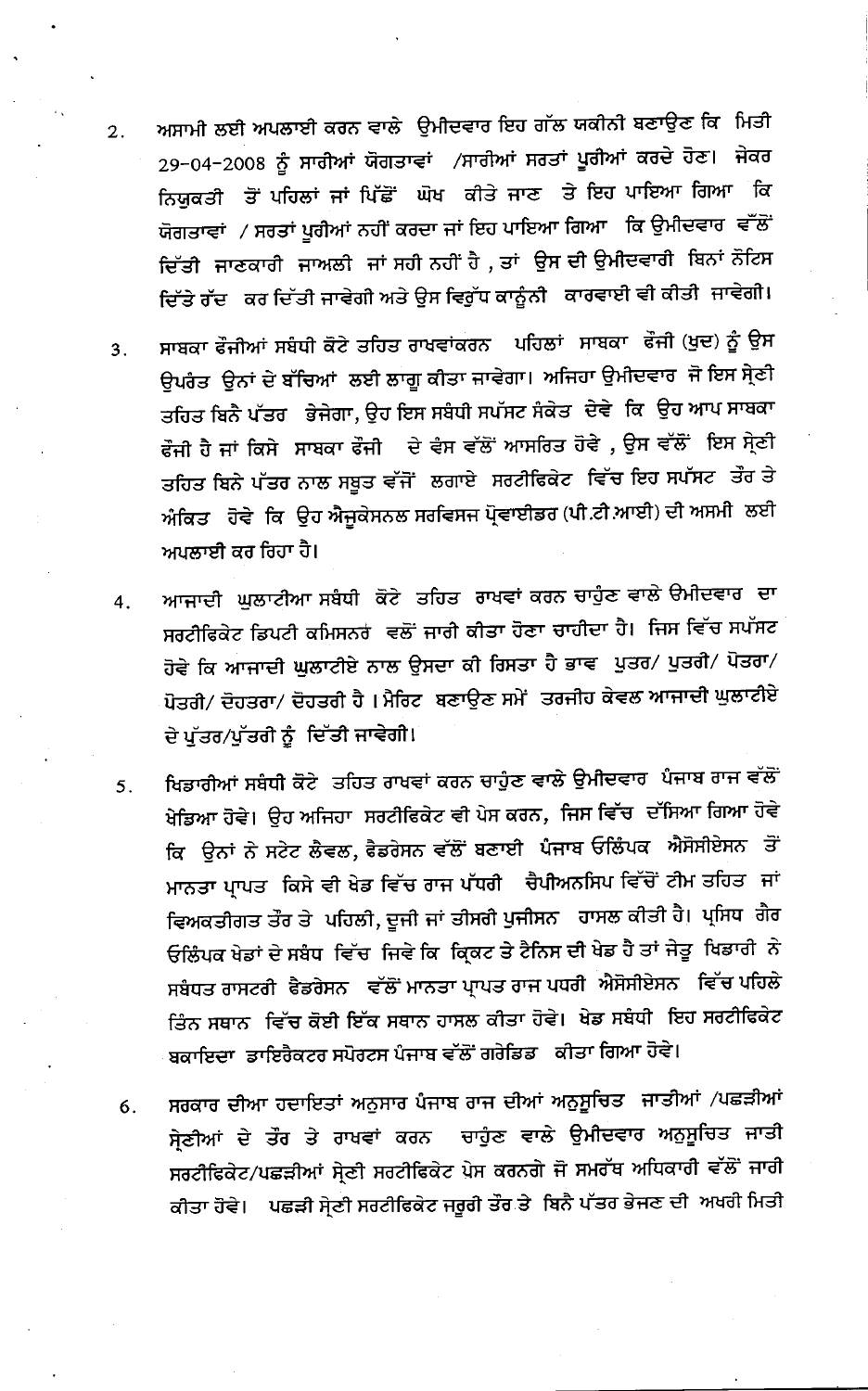ਤੋਂ ਇੱਕ ਸਾਲ ਪਹਿਲਾਂ ਦੇ ਸਮੇਂ ਦੌਰਾਨ ਜਾਰੀ ਕੀਤਾ ਗਿਆ ਹੋਵੇ। ਜੋ ਕਿ ਵੈਲਫੇਅਰ ਡਿਪਾਰਟਮੈਂਟ ਦੀਆਂ ਹਦਾਇਤਾਂ ਅਨੁਸਾਰ ਹੋਵੇ ਤੇ ਮਿਤੀ 17-01-1994 ਅਤੇ 17-08-2005 ਅਤੇ 24-02-2009 ਅਨੁਸਾਰ ਜਾਤੀ ਦੇ ਸਪੱਸਟ ਸੈਕੇਤ ਸਹਿਤ ਕੀਤਾ ਗਿਆ ਹੋਵੇ।

- ਅਪਾਹਜਾਂ ਸਬੰਧੀ ਕੋਟੇ ਤਹਿਤ ਰਾਖਵਾਂ ਕਰਨ ਚਾਹੁੰਣ ਵਾਲੇ ਉਮੀਦਵਾਰ ਘਟੋ ਘਟ 40  $7.$ ਫੀਸਦੀ ਸਥਾਈ/ ਅਸਥਾਈ ਅੰਗਹੀਣਤਾ ਸਬੰਧੀ ਡਾਕਟਰੀ ਸਰਟੀਫਿਕੇਟ ਪੇਸ ਕਰਨਗੇ। ਸਰਟੀਫਿਕੇਟ ਵਿਚ ਇਹ ਅੰਕਿਤ ਹੋਣਾ ਜਰੂਰੀ ਹੈ ਕਿ ਉਮੀਦਵਾਰ ਜਿਸ ਅਸਾਮੀ ਤੇ ਅਪਲਾਈ ਕਰ ਰਿਹਾ ਹੈ, ਉਸ ਅਸਾਮੀ ਲਈ ਯੋਗ ਹੈ। ਇਹ ਸਰਟੀਫਿਕੇਟ ਸਮਰੱਥ ਅਧਕਾਰੀ ਵੱਲੋਂ ਜਾਰੀ ਕੀਤਾ ਹੋਣਾ ਚਾਹੀਦਾ ਹੈ।
- ਸਾਰੇ ਹੀ ਬਿਨੈਕਾਰਾਂ ਨੂੰ ਮਿਤੀ 29-04-2008 ਤੋਂ ਪਹਿਲਾਂ ਦਸਵੀ ਜਾਂ ਇਸ ਦੇ ਬਰਾਬਰ ਦੇ 8. ਪਧਰ ਤੱਕ ਦੀ ਪੰਜਾਬੀ ਨੂੰ ਜਰੂਰੀ ਤੌਰ ਤੇ ਪਾਸ ਕੀਤਾ ਹੋਵੇ।
- ਉਮਰ 01-01-2008 (1 ਜਨਵਰੀ 2008) ਨੂੰ 18 ਤੋਂ 42 ਸਾਲ ਦੇ ਦਰਮਿਆਨ ਹੋਣੀ 9. ਚਾਹੀਦੀ ਹੈ। ਸਰਕਾਰ ਦੀਆਂ ਹਦਾਇਤਾਂ ਅਨੁਸਾਰ ਉਮਰ ਵਿੱਚ ਹੇਠਾਂ ਦੱਸੇ ਵੇਰਵੇ ਤਹਿਤ ਰਿਆਇਤ ਹੋਵੇਗੀ :−
	- ਐਸ.ਸੀ/ਐਸ.ਟੀ ਅਤੇ ਹੋਰਨਾਂ ਪਛੜੀਆਂ ਸੇ੍ਣੀਆਂ ਲਈ 5 ਸਾਲ ਦੀ ਛੋਟ। (ਏ)
	- ਸਮਰੱਥ ਅਧਿਕਾਰੀ ਤੋਂ ਲਿਆ ਮੈਡੀਕਲ ਸਰਟੀਫਿਕੇਟ ਪੇਸ ਕਰਨ ਵਾਲੇ ਅਪਾਹਜ (ਬੀ) ਵਿਅਕਤੀਆ ਨੂੰ 10 ਸਾਲ ਤੱਕ ਦੀ ਛੋਟ।
	- ਸਾਬਕਾ ਫੌਜੀਆਂ ਦੇ ਕੇਸ ਵਿੱਚ ਸਮੇਂ ਸਮੇਂ ਤੇ ਪੰਜਾਬ ਰਿਕਰੂਟਮੈਂਟ ਐਕਸ  $(\overline{\mathsf{H}})$ ਸਰਵਿਸਮੈਨ ਰੁਲਜ 1982 ਦੀ ਸੁਧਾਈ 45 ਸਾਲ।
	- 10. ਹੇਠਲੀ ਅਤੇ ਉਪਰਲੀ ਸੀਮਾ1.1.2008 ਅਨੁਸਾਰ ਨਿਰਧਾਰਤ ਕੀਤੀ ਜਾਵੇਗੀ।
	- 11. ਰਾਖਵਾਂ ਕਰਨ ਦਾ ਲਾਭ ਕੇਵਲ ਪੰਜਾਬ ਦੇ ਵਾਸੀਆਂ ਲਈ ਹੋਵੇਗਾ।
	- 12. ਜੇਕਰ ਕਿਸੇ ਬਿਨੈਕਾਰ ਨੇ ਇਕ ਤੋਂ ਵੱਧ ਕੈਟਾਗਰੀਆਂ ਵਿੱਚ ਅਪਲਾਈ ਕਰਨਾ ਹੈ ਤਾਂ ਉਹ ਵੱਖਰੇ ਵੱਖਰੇ ਫਾਰਮ ਭਰੇਗਾ ਅਤੇ ਵੱਖਰੇ ਵੱਖਰੇ ਡਰਾਫਟ ਲਗਾਏਗਾ। ਇੱਕ ਅਰਜੀ ਫਾਰਮ ਤੇ ਦੋ ਕੈਟਾਗਰੀਆਂ ਹਰਗਿਜ ਟਿੱਕੀ ਨਹੀਂ ਕੀਤੀ ਜਾ ਸਕਦੀਆਂ। ਉਹ ਉਮੀਦਵਾਰ ਜੋ ਪੈਨਸਨ ਲੈ ਰਹੇ/ ਫੈਮਿਲੀ ਪੈਨਸਨ ਸਕੀਮ ਜੇ ਕੋਈਵੀ ਹੋਵੇ, ਇਸ ਲਾਭ ਦੇ ਹੱਕਦਾਰ ਨਹੀਂ ਹੋਣਗੇ। ਉਮੀਦਵਾਰਾਂ ਤੇ ਸਰਕਾਰ ਵੱਲੋਂ ਜਾਰੀ ਨਵੀਂ ਕੰਟਰੀਬਿਊਟਰੀ ਪੈਨਸਨ ਸਕੀਮ ਲਾਗੂ ਹੋਵੇਗੀ।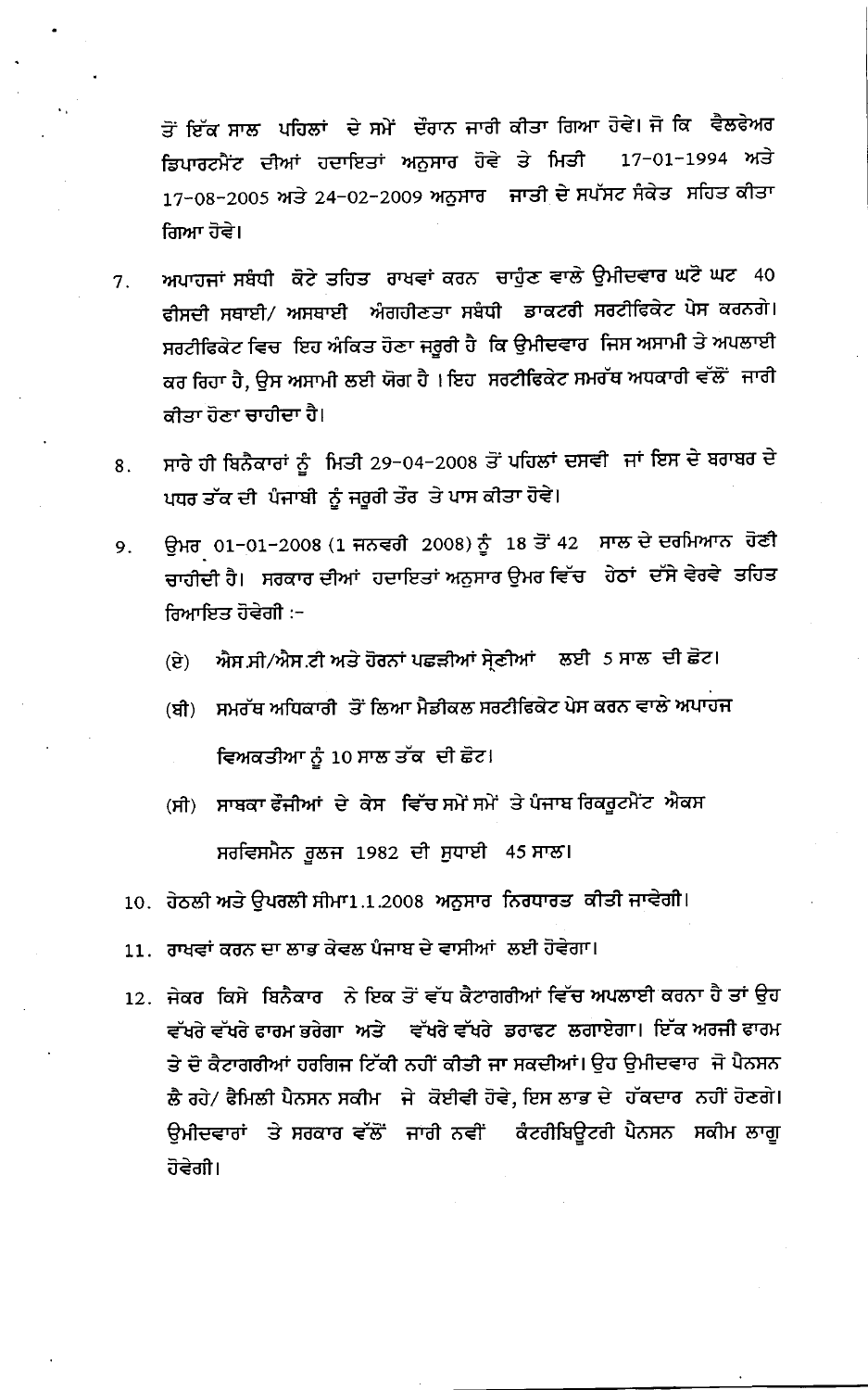13. ਮਿਤੀ 13-04-2008 ਨੂੰ ਦਿਤੇ ਗਏ ਉਕਤ ਅਸਾਮੀਆਂ ਦੇ ਵਿਗਿਆਪਨ ਵਿੱਚ ਦਰਸਾਏ ਕਰਾਇਟੀਰੀਏ ਵਿਚ ਪੈਂਡੂ ਖੇਤਰ ਦੇ ਸਕੂਲ ਤੋ ਅੱਠਵੀਂ , ਦਸਵੀਂ ਅਤੇ ਬਾਰਵੀਂ ਜਮਾਤ ਪਾਸ ਕਰਨ ਵਾਲੇ ਉਮੀਦਵਾਰਾਂ ਨੂੰ ਦਿੱਤੇ ਗਏ ਪੰਜ ਅੰਕ ਅਤੇ ਅਸਾਮੀ ਲਈ ਲੋੜੀਂਦੀ ਯੋਗਤਾ ਪੁਰੀ ਕਰਨ ਉਪਰੈਤ ਹਰ ਛਿਮਾਹੀ ਦੇ ਇਕ ਐਕ ਅਤੇ ਕੁੱਲ ਦੱਸ ਐਕ ਦਿੱਤੇ ਗਏ ਸਨ। ਉਹ ਅੰਕ ਮਾਨਯੋਗ ਹਾਈਕੋਰਟ ਦੁਆਰਾ ਸਿਵਲ ਰਿੱਟ ਪਟੀਸਨ ਨੰਬਰ : 11071 ਆਫ 2011 – ਅਭਿਸੇਕ ਰਿਸੀ ਬਨਾਮ ਪੰਜਾਬ ਸਰਕਾਰ ਵਿੱਚ ਕੀਤੇ ਫੈਸਲੇ ਮਿਤੀ 03-04-2013 ਦੀ ਪਾਲਣਾ ਹਿੱਤ ਇਹ 15 ਅੰਕ ਨਹੀਂ ਦਿੱਤੇ ਜਾਣਗੇ।

ਆਨ ਲਾਈਨ ਅਪਲਾਈ ਕਰਨ ਦੀ ਵਿਧੀ :-

- ਵੈਬਸਾਈਟ www.educationrecruitmentboard.com .  $(1)$
- ਉਮੀਦਵਾਰ ਵੱਲੋਂ ਪਹਿਲਾਂ ੳਪਰੋਕਤੁਦਰਸਾਈ ਵੈਬਸਾਈਟ ਉੱਤੇ ਰਜਿਸਟ੍ਰੇਸ਼ਨ  $(2)$ ਕਰਵਾਈ ਜਾਵੇਗੀ । ਰਜਿਸਟ੍ਰੇਸਨ ਕਰਵਾਉਣ ਲਈ ਇਸ ਵੈਬਸਾਈਟ ਉਤੇ ਲਿੰਕ New Registration ਉੱਤੇ Click ਕੀਤਾ ਜਾਵੇ ਅਤੇ ਮੰਗੀ ਗਈ ਜਾਣਕਾਰੀ ਭਰੀ ਜਾਵੇ । ਇੱਕ ਵਾਰ ਰਜਿਸ੍ਟੇਸਨ ਕਰਨ ਉਪਰੈਤ ਕੋਈ ਵੀ ਜਾਣਕਾਰੀ ਦੁਬਾਰਾ Update/Edit ਨਹੀਂ ਕੀਤੀ ਜਾਵੇਗੀ।
- ਰਜਿਸਟ੍ਰੇਸਨ ਉਪਰੰਤ ੳਮੀਦਵਾਰ ਆਪਣਾ Bank Challan ਜਨਰੇਟ ਕਰ ਸਕਦੇ ਹਨ  $(3)$ Punjab National Bank ਵਿੱਚ ਆਪਣੀ ਫੀਸ ਜਮਾ ਕਰਵਾ ਸਕਦੇ ਹਨ। ਅਤੇ
- ਫੀਸ ਸਬੰਧੀ ਬੈਂਕ ਤੋਂ Confirmation ਹੋਣ ਉਪਰੰਤ, ਸਿੱਖਿਆ ਵਿਭਾਗ ਵੱਲੋਂ  $(4)$ ਉਮੀਦਵਾਰ ਦੀ ਰਜਿਸਟੇਸਨ 48 ਘੰਟੇ ਵਿੱਚ confirm ਕਰ ਦਿੱਤੀ ਜਾਵੇਗੀ ਅਤੇ Confirmation ਉਪਰੰਤ ਹੀ ਉਮੀਦਵਾਰ ਆਪਣੀ Online Application ਭਰ ਸਕਦੇ ਹਨ।
- Application ਭਰਨ ਉਪਰੰਤ ਇਸ ਦਾ Printout ਜਰੂਰ ਲਿਆ ਜਾਵੇ ਅਤੇ  $(5)$ ਇਹ ਵੀ ਸਪੱਸਟ ਕੀਤਾ ਜਾਂਦਾ ਹੈ ਕਿ ਸੰਭਾਲ ਕੇ ਰੱਖਿਆ ਜਾਵੇ। ਇੱਥੇ Application Form ਜਾਂ ਕੋਈ ਹੋਰ ਦਸਤਾਵੇਜ ਡਾਕ ਰਾਹੀਂ ਇਸ ਦਫਤਰ ਨੂੰ ਭੇਜਣ ਦੀ ਜਰੂਰਤ ਨਹੀਂ ਹੈ। ਕੋਈ ਵੀ ਦਸਤਾਵੇਜ , ਮੰਗੇ ਜਾਣ ਉਪਰੰਤ ਹੀ ਭੇਜਿਆ ਜਾਵੇ।

Important Dates :-

ਪਹਿਲਾਂ ਉਮੀਦਵਾਰ ਆਨਲਾਈਨ ਰਜਿਸਟ੍ਰੇਸਨ ਕਰੇਗਾ ਜਿਸ ਦੀ ਆਖਰੀ ਮਿਤੀ \_ <mark>/*५/ 3/ 2º/4\_ (*ਸਾਮ 5−00 ਵਜੇ ਤੱਕ )ਹੋਵੇਗੀ। ਰਜਿਸਟ੍ਰੇਸ਼ਨ ਕਰਨਾ ਹੀ</mark> ਅਪਲਾਈ ਕਰਨ ਦੀ ਆਖਰੀ ਮਿਤੀ ਮੰਨੀ ਜਾਵੇਗੀ।